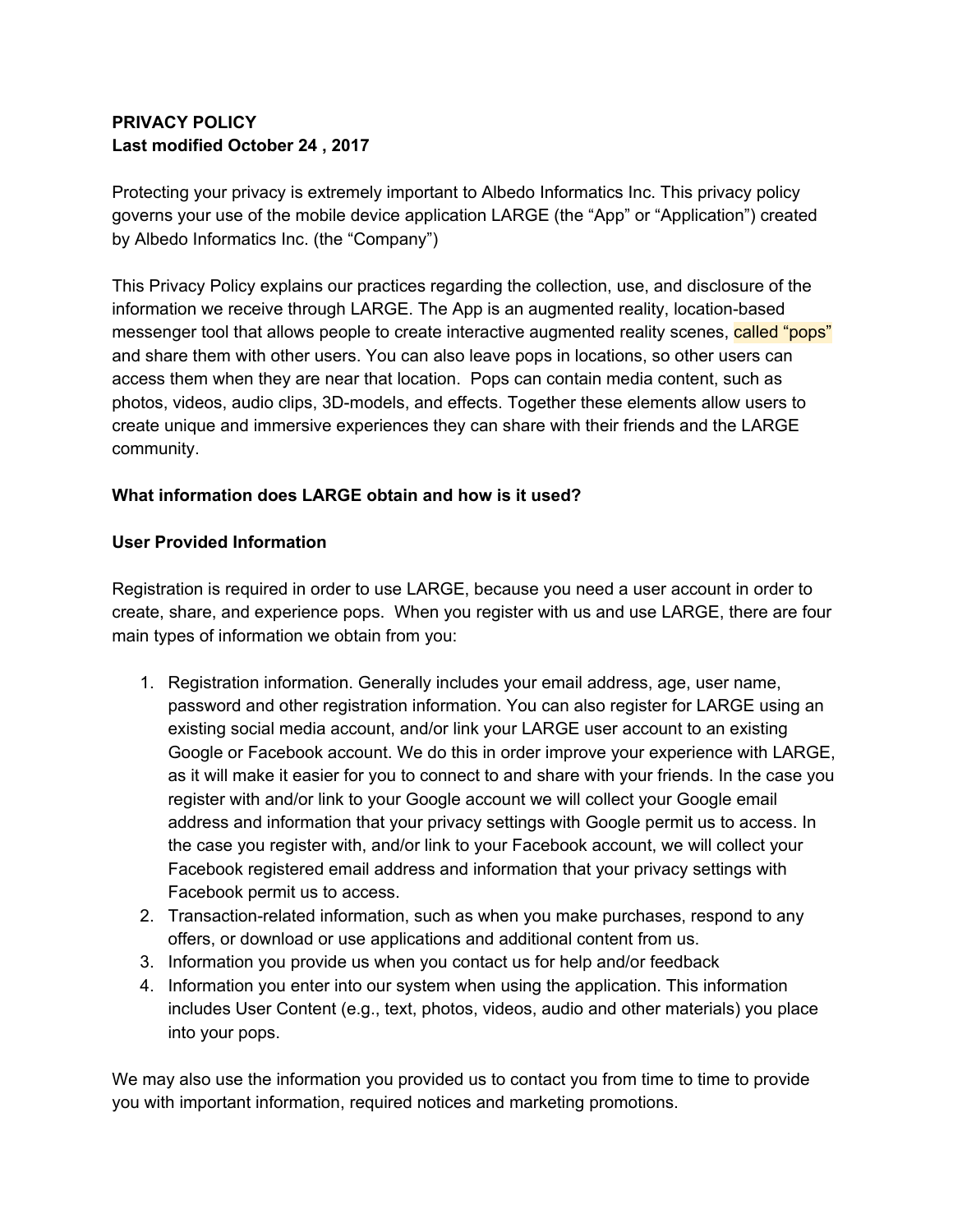#### **Automatically Collected Information**

In addition, LARGE may collect certain information automatically, including, but not limited to, the type of mobile device you use, your mobile device's unique device ID, the IP address of your mobile device, your mobile operating system, the type of mobile Internet browsers you use, and information about the way you use LARGE.

#### **Analytics information:**

We may use third-party analytics tools to help us measure traffic and usage trends for LARGE. These tools collect information sent by your device or our Service, including the web pages you visit, add-ons, and any other information that assists us in improving LARGE. We collect and use this analytics information with analytics information from other Users so that it cannot reasonably be used to identify any particular User.

#### **Device identifiers:**

When you use a mobile device like a tablet or phone to access LARGE, we may access, collect, monitor, store on your device, and/or remotely store one or more "device identifiers." Device identifiers are small data files or similar data structures stored on or associated with your mobile device, which uniquely identify your mobile device. A device identifier may be data stored in connection with the device hardware, data stored in connection with the device's operating system or other software, or data sent to the device by LARGE.

A device identifier may deliver information to us or to a third party partner about how you browse and use LARGE and may help us or others provide reports or personalized content and ads. Some features of LARGE may not function properly if use or availability of device identifiers is impaired or disabled.

#### **Does LARGE collect precise real time location information from your device?**

When you use LARGE, we may use GPS technology (or other similar technology) to determine your current location in order to determine the jurisdiction you are located within and display a location map with relevant information, such as POPS nearby your location or advertisements. We will not share your current location information with other users or partners. If you do not want us to use your location for the purposes set forth above, you should turn off the location services for the mobile application located in your account settings or in your mobile phone settings and/or within the mobile application.

# **HOW LARGE STORES YOUR INFORMATION**

Storage and Processing: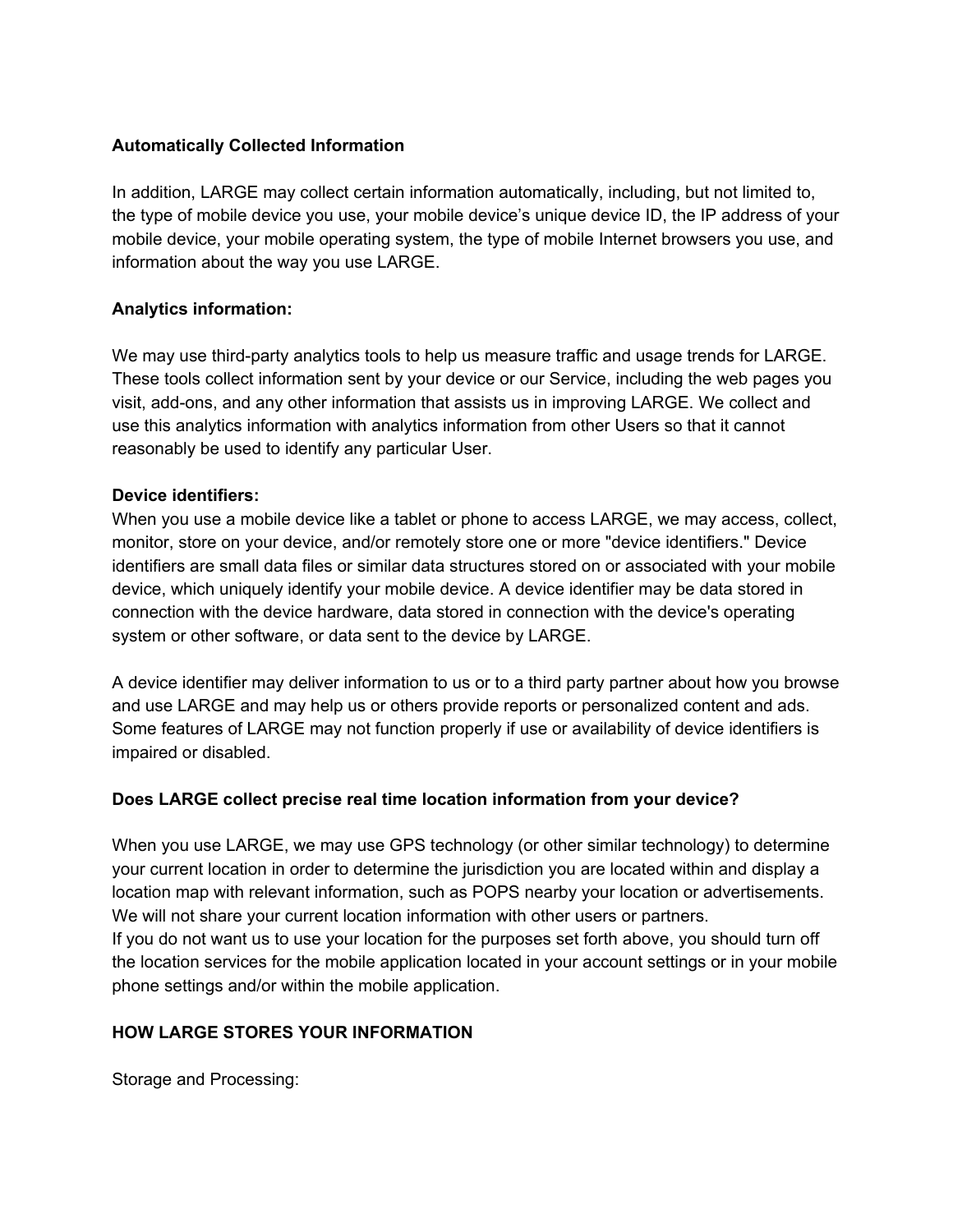Your information collected through LARGE may be stored and processed in Canada, the United States or any other country in which LARGE, its Affiliates or Service Providers maintain facilities.

By registering for and using LARGE you consent to the transfer of information to Canada, the U.S. or to any other country in which LARGE, its Affiliates or Service Providers maintain facilities and the use and disclosure of information about you as described in this Privacy Policy.

We use commercially reasonable safeguards to help keep the information collected through LARGE secure and take reasonable steps (such as requesting a unique password) to verify your identity before granting you access to your account. However, LARGE cannot ensure the security of any information you transmit to us or guarantee that information on LARGE may not be accessed, disclosed, altered, or destroyed.

Please do your part to help us. You are responsible for maintaining the secrecy of your unique password and account information, and for controlling access to emails between you and LARGE, at all times. Your privacy settings may also be affected by changes to the social media services you connect to LARGE make to their services. We are not responsible for the functionality, privacy, or security measures of any other organization.

#### **Do third parties see and/or have access to information obtained by LARGE?**

Yes. We will share your information with third parties only in the ways that are described in this privacy statement.

We may disclose User Provided and Automatically Collected Information:

- as required by law, such as to comply with a subpoena, or similar legal process;
- when we believe in good faith that disclosure is necessary to protect our rights, protect your safety or the safety of others, investigate fraud, or respond to a government request;
- with our trusted services providers who work on our behalf, do not have an independent use of the information we disclose to them, and have agreed to adhere to the rules set forth in this privacy statement.
- if Albedo Informatics Inc. is involved in a merger, acquisition, or sale of all or a portion of its assets, you will be notified via email and/or a prominent notice on our Website of any change in ownership or uses of this information, as well as any choices you may have regarding this information.

#### **What are my opt-out rights?**

You can stop all collection of information by LARGE easily by uninstalling the Application. You may use the standard uninstall processes as may be available as part of your mobile device or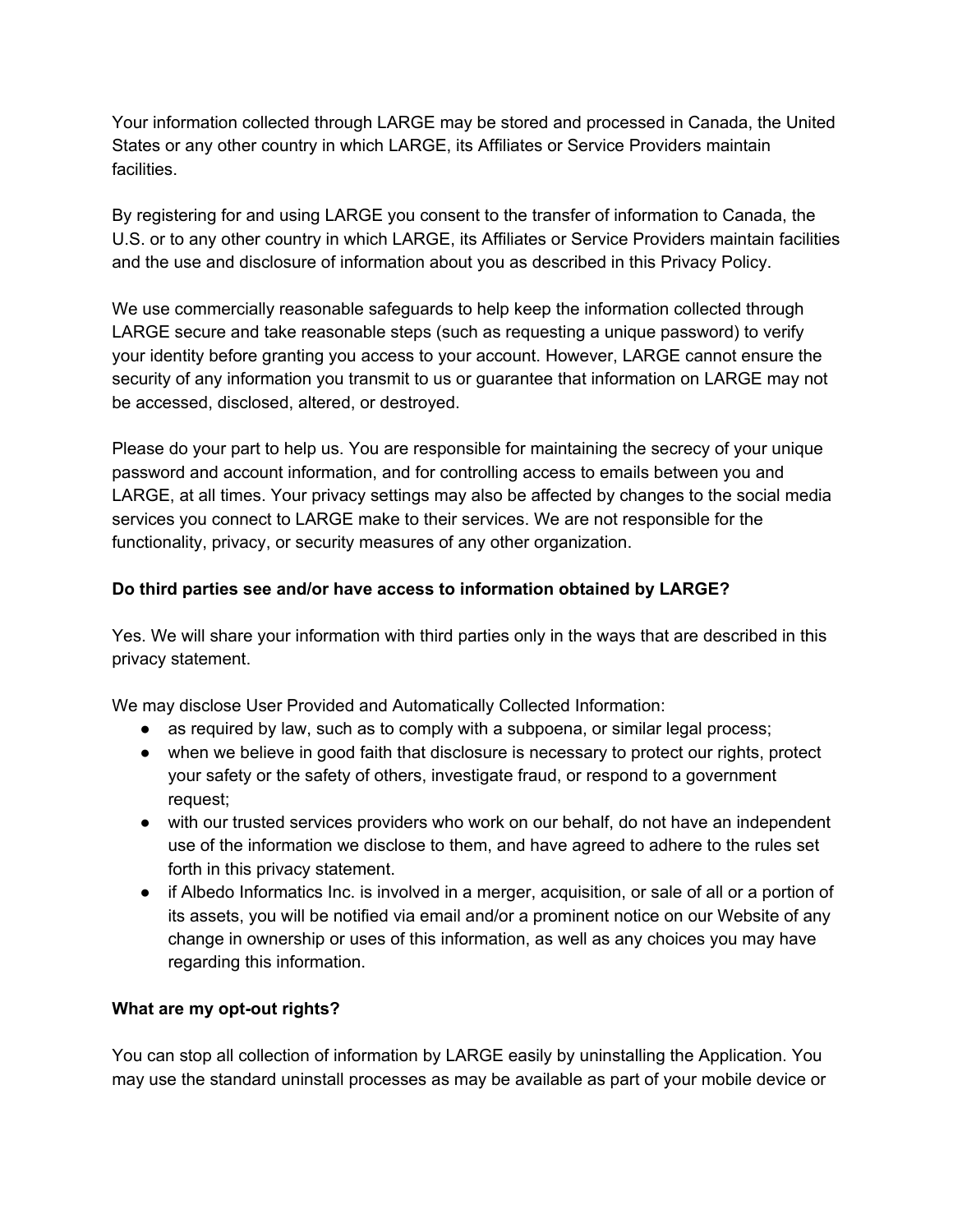via the mobile application marketplace or network. You can also request to opt-out via email, at privacy@thisislarge.com

### **Data Retention Policy, Managing Your Information**

We will retain User Provided data for as long as you use the Application and for a reasonable time thereafter. We will retain Automatically Collected information for up to 24 months and thereafter may store it in aggregate. If you'd like us to delete User Provided Data that you have provided via the Application, please contact us at privacy@thisislarge.com and we will respond in a reasonable time. Please note that some or all of the User Provided Data may be required in order for the Application to function properly.

#### **Children**

We do not use the Application to knowingly solicit data from or market to children under the age of 13. If a parent or guardian becomes aware that his or her child has provided us with information without their consent, he or she should contact us at privacy@thisislarge.com. We will delete such information from our files within a reasonable time.

### **Security**

We are concerned about safeguarding the confidentiality of your information. We provide physical, electronic, and procedural safeguards to protect information we process and maintain. For example, we limit access to this information to authorized employees and contractors who need to know that information in order to operate, develop or improve LARGE. Please be aware that, although we endeavor to provide reasonable security for information we process and maintain, no security system can prevent all potential security breaches.

#### **Changes**

This Privacy Policy may be updated from time to time for any reason. We will notify you of any changes to our Privacy Policy by posting the new Privacy Policy here and informing you via email or text message. You are advised to consult this Privacy Policy regularly for any changes, as continued use is deemed approval of all changes. You can check the history of this policy by clicking here.

#### **Your Consent**

By using LARGE, you are consenting to our processing of your information as set forth in this Privacy Policy now and as amended by us. "Processing," means using cookies on a computer/hand held device or using or touching information in any way, including, but not limited to, collecting, storing, deleting, using, combining and disclosing information, all of which activities will take place in Canada and the United States. If you reside outside of Canada or the